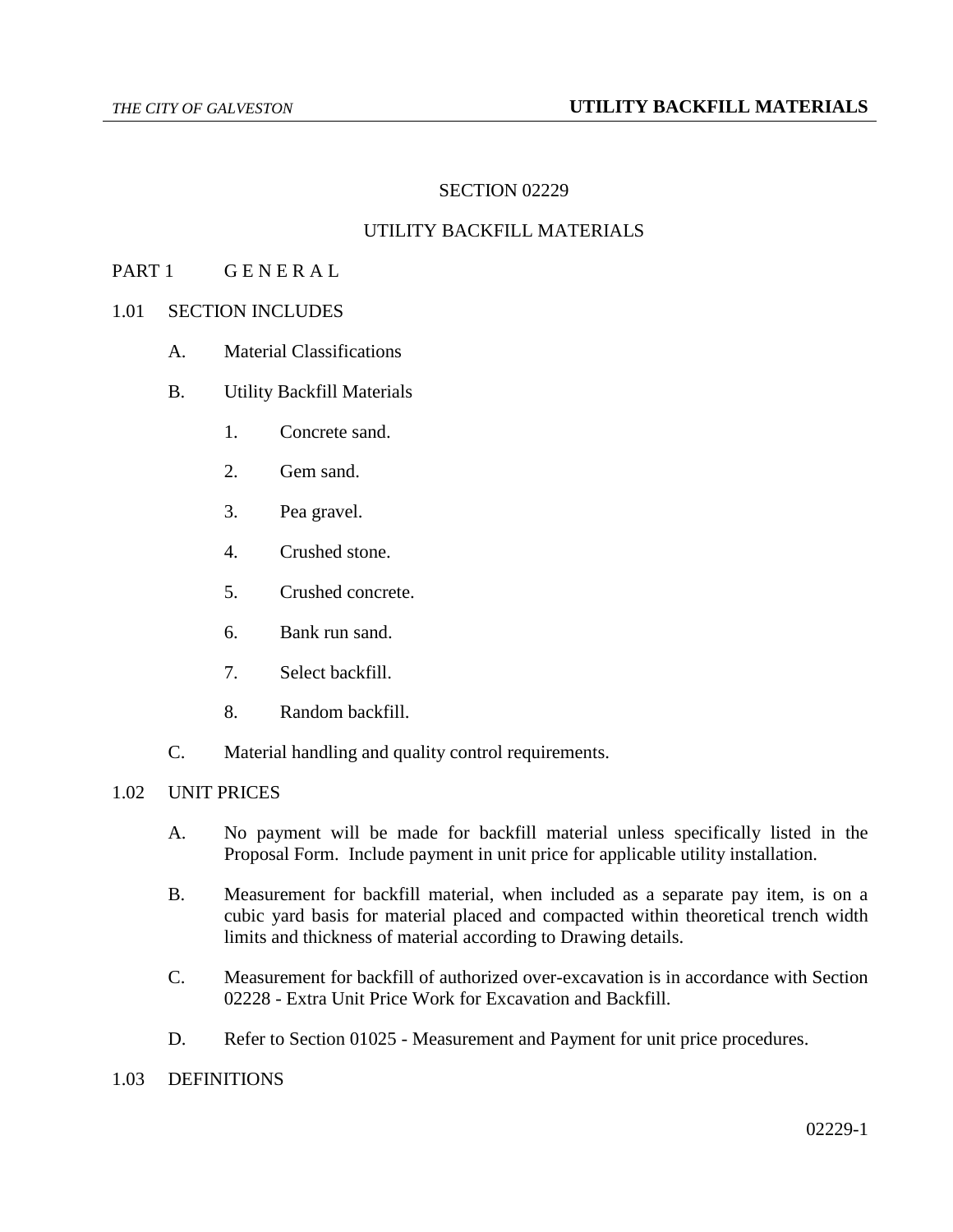- A. Backfill: Suitable material meeting specified quality requirements for the designated application as embedment or trench zone backfill.
- B. Embedment: Material placed under controlled conditions within the embedment zone extending vertically upward from top of foundation to an elevation 12 inches above top of pipe, and including pipe bedding, haunching and initial backfill.
- C. Trench Zone Backfill: Material meeting specified quality requirements and placed under controlled conditions in the trench zone from top of embedment zone to base course in paved areas or to the surface grading material in unpaved areas.
- D. Foundation: Either suitable soil of the trench bottom, or material placed as backfill of over-excavation for removal and replacement of unsuitable or otherwise unstable soils.
- E. Source: A source selected by the Contractor for supply of embedment or trench zone backfill material. A selected source may be the project excavation, off-site borrow pits, commercial borrow pits, or sand and aggregate production or manufacturing plants.
- F. Refer to Section 02227 Excavation and Backfill for Utilities, for other definitions regarding utility installation by trench construction.

# 1.04 SUBMITTALS

- A. Conform to requirements of all sections and provisions of these specifications.
- B. Submit a description of source, material classification and product description, production method, and application of backfill materials.
- C. Submit test results for samples of off-site backfill materials to comply with Paragraph 3.03, Material Quality Control.
- D. Identify off-site sources for backfill materials at least 14 days ahead of intended use so that the Owner's Representative may obtain samples for verification testing.
- E. Before stockpiling materials, submit a copy of temporary easement or approval from landowner for stockpiling backfill material on private property.

# 1.05 TESTS

A. Perform tests of sources for backfill material in accordance with Paragraph 3.03A of this section.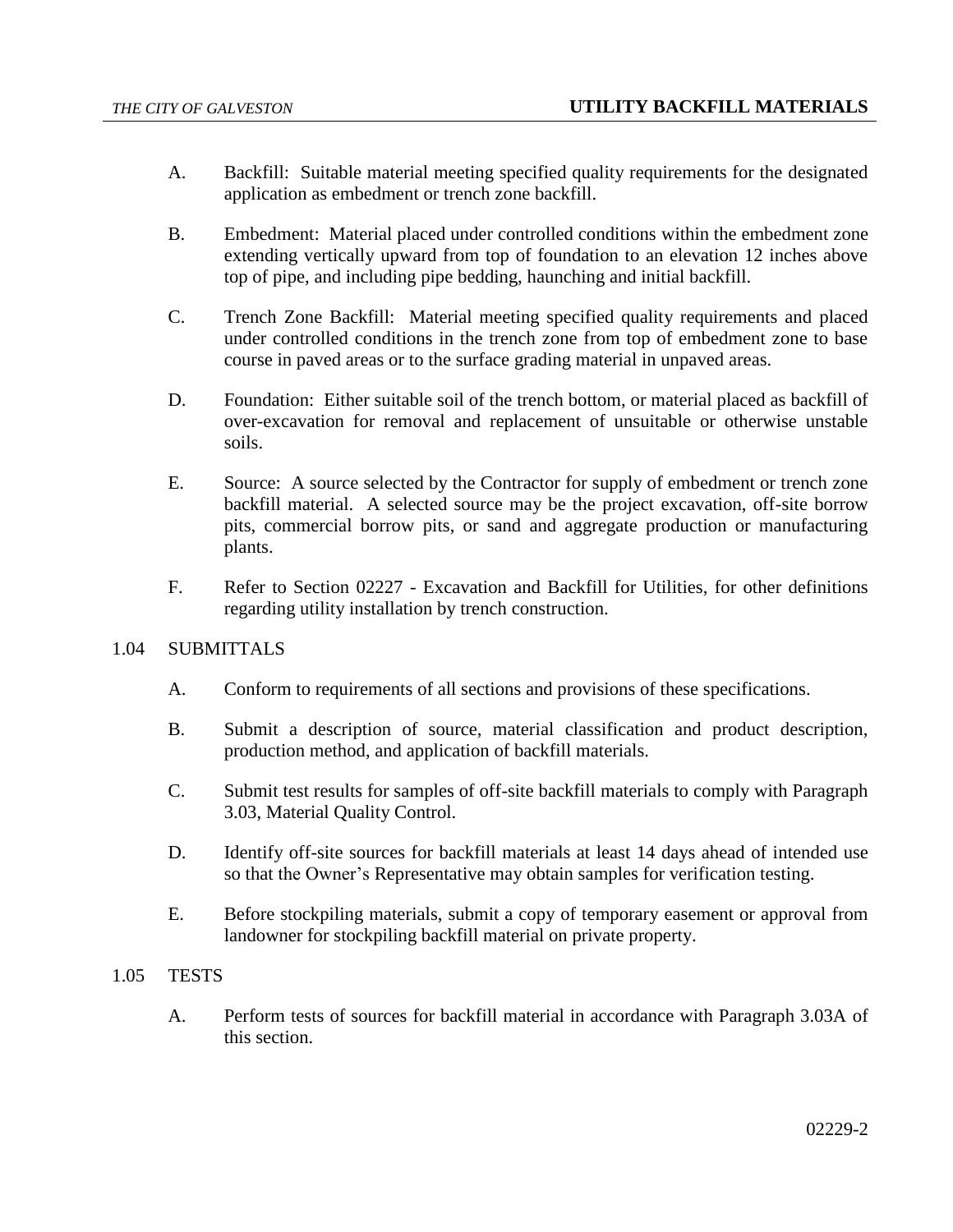- B. Verification tests of backfill materials may be performed by the Owner in accordance with Section 01410 - Testing Laboratory Services and in accordance with Paragraph 3.03B of this section.
- C. Random fill obtained from the Project excavation as source is exempt from prequalification requirements by Contractor, but must be inspected for unacceptable materials based on ASTM D 2488.
- PART 2 PRODUCTS

## 2.01 MATERIAL CLASSIFICATIONS

- A. Materials for backfill shall be classified for the purpose of quality control in accordance with the Unified Soil Classification Symbols as defined in ASTM D 2487. Material use and application is defined in utility installation specifications and Drawings either by class, as described in Paragraph 2.01B, or by product descriptions, as given in Paragraph 2.02 of this section.
- B. Class Designations Based on Laboratory Testing:
	- 1. Class I: Well graded sands and gravels, gravel-sand mixtures, crushed well graded rock, little or no fines (GW, SW)
		- a. Plasticity Index: Nonplastic
		- b. Gradation:  $D_{60}/D_{10}$  greater than 4 percent. Amount passing No. 200 Sieve - less than or equal to 5 percent
	- 2. Class II: Poorly graded gravels and sands, silty sands and gravels, little to moderate fines (GM, GP, SP, SM)
		- a. Plasticity Index: Nonplastic to 4
		- b. Gradation (GP, SP): Amount passing No. 200 Sieve less than 5 percent
		- c. Gradation (GM, SM): Amount passing No. 200 Sieve between 12 percent and 50 percent
	- 3. Class III: Clayey gravels and sands, poorly graded mixtures of sand, gravel, and clay (GC, SC)
		- a. Plasticity Index: greater than 7
		- b. Gradation: Amount passing No. 200 Sieve between 12 percent and 50 percent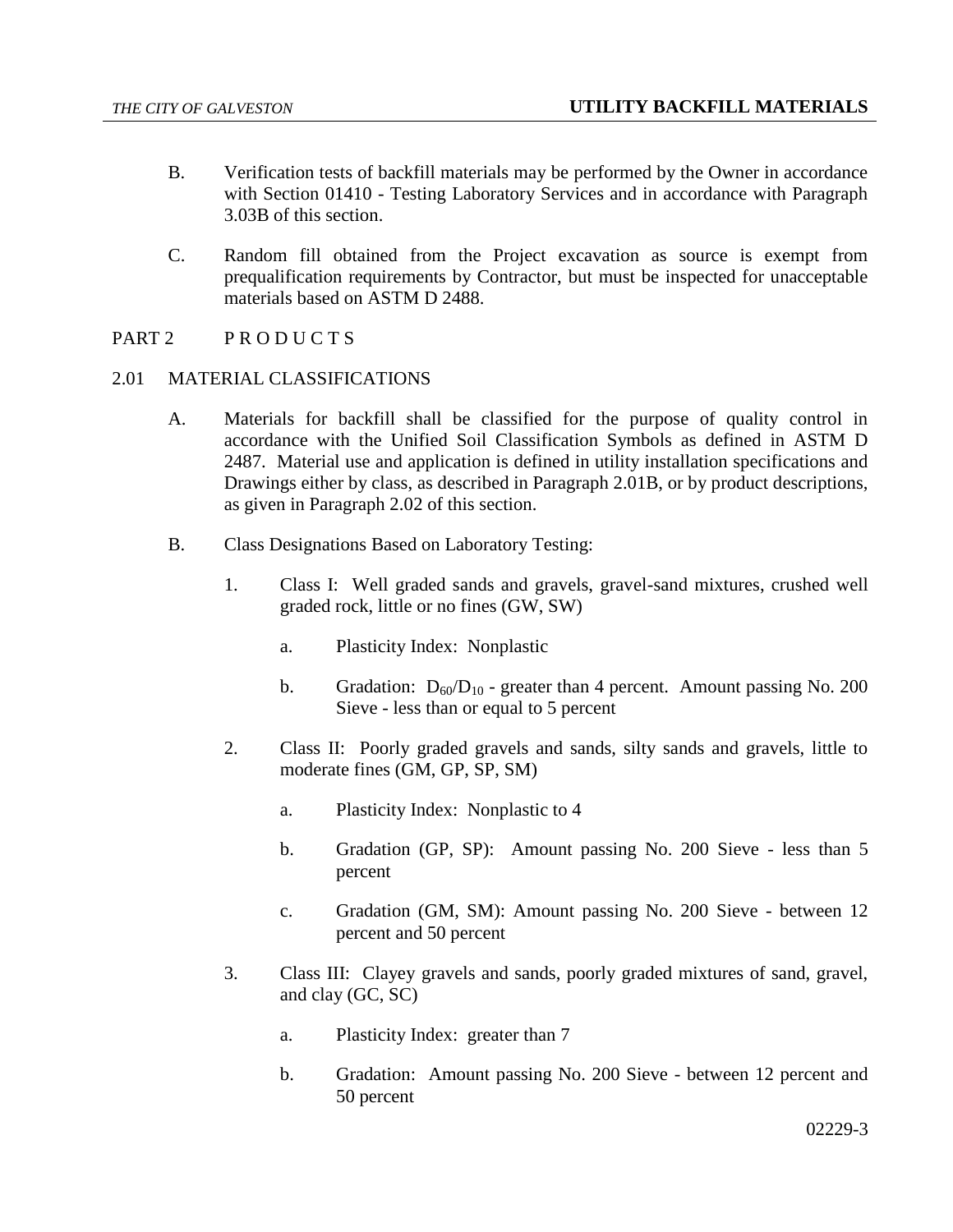- 4. Class IV: Lean clays (CL)
	- a. Plasticity Index: greater than 7
	- b. Liquid Limit: less than 50
	- c. Gradation: Amount passing No. 200 Sieve greater than 50 percent
	- d. Inorganic
- 5. Use soils with dual class designation according to ASTM D 2487 according to the more restrictive class.

#### 2.02 PRODUCT DESCRIPTIONS

- A. Soils classified as silt (ML), silty clay (CL ML with PI of 4 to 7), elastic silt (MH), organic clay and organic silt (OL, OH), and organic matter (PT) are not acceptable as backfill materials. These soils may be used for site grading and restoration in unimproved areas as approved by Owner's Representative. Soils classified as fat clay (CH) may be used as backfill materials where allowed by the applicable backfill installation specification. Refer to Section 02226 - Excavation and Backfill for Structures and Section 02227 - Excavation and Backfill for Utilities.
- B. Provide backfill material that is free of stones greater than 3 inches, free of roots, waste, debris, trash, organic material, unstable material, non-soil matter, hydrocarbon or other contamination, conforming to the following limits for deleterious materials:
	- 1. Clay lumps: Less than 0.5 percent for Class I, and less than 2.0 percent for Class II, when tested in accordance with ASTM C 142.
	- 2. Lightweight pieces: Less than 5 percent when tested in accordance with ASTM C 123.
	- 3. Organic impurities: No color darker than standard color when tested in accordance with ASTM C 40.
- C. Manufactured materials may be substituted for natural soil or rock products where indicated in the product specification, and approved by Owner's Representative, provided that the physical property criteria are determined to be satisfactory by testing.
- D. Bank Run Sand: Durable bank run sand classified as SP, SW, or SM by the Unified Soil Classification System (ASTM D 2487) meeting the following requirements: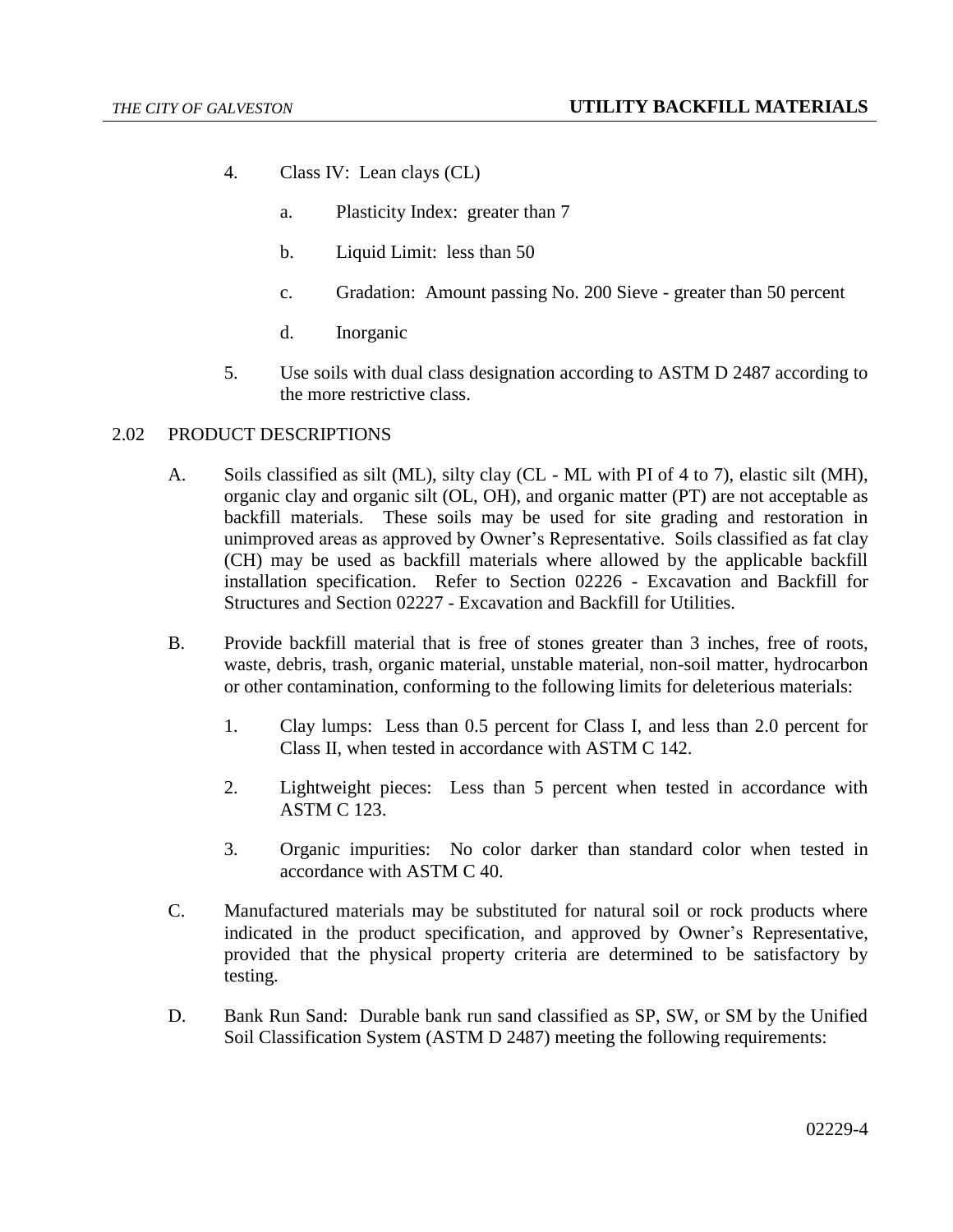- 1. Less than 15 percent passing the number 200 sieve when tested in accordance with ASTM C 136. The amount of clay lumps or balls not exceeding 2 percent.
- 2. Material passing the number 40 sieve shall meet the following requirements when tested in accordance with ASTM D 4318:
	- a. Liquid limit not exceeding 25.
	- b. Plasticity index not exceeding 7.
- E. Concrete Sand: Natural sand, manufactured sand, or a combination of natural and manufactured sand conforming to the requirements of ASTM C 33 and graded within the following limits when tested in accordance with ASTM C 136:

| Sieve   | <b>Percent Passing</b> |  |
|---------|------------------------|--|
| 3/8"    | 100                    |  |
| No. 4   | 95 to 100              |  |
| No. 8   | 80 to 100              |  |
| No. 16  | 50 to 85               |  |
| No. 30  | 25 to 60               |  |
| No. 50  | 10 to 30               |  |
| No. 100 | 2 to 10                |  |

F. Gem Sand: Sand conforming to the requirements of ASTM C 33 for course aggregates specified for number 8 size and graded within the following limits when tested in accordance with ASTM C 136:

| Sieve | <b>Percent Passing</b> |
|-------|------------------------|
|       |                        |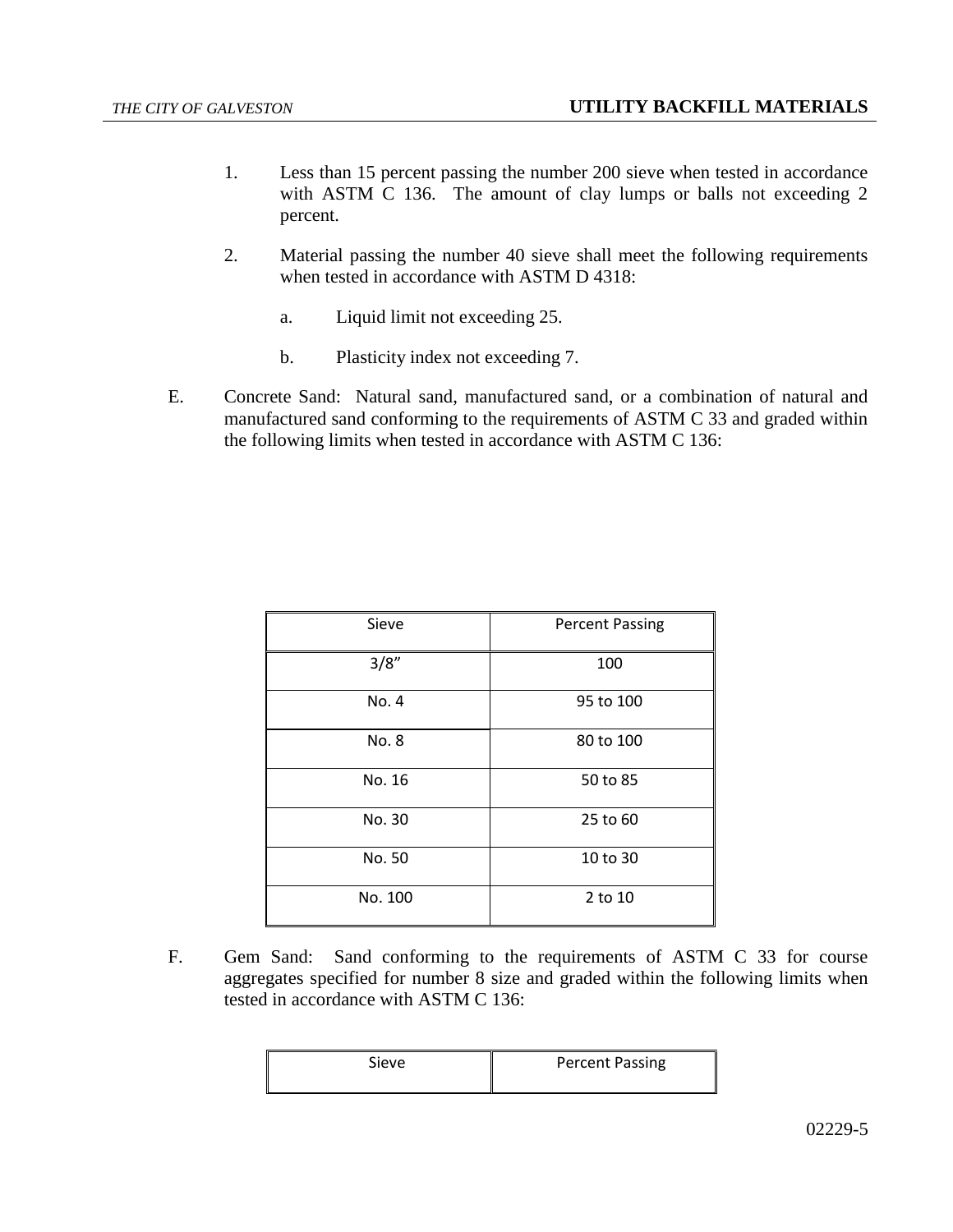| 3/8'' | 95 to 100 |
|-------|-----------|
| No. 4 | 60 to 80  |
| No. 8 | 15 to 40  |

G. Pea Gravel: Durable particles composed of small, smooth, rounded stones or pebbles and graded within the following limits when tested in accordance with ASTM C 136:

| Sieve  | <b>Percent Passing</b> |  |
|--------|------------------------|--|
| 2"     | 100                    |  |
| 3/8"   | 85 to 100              |  |
| No. 4  | 10 to 30               |  |
| No. 8  | 0 to 10                |  |
| NO. 16 | $0$ to 5               |  |

- H. Crushed Aggregates: All crushed aggregates consist of durable particles obtained from an approved source and meeting the following requirements:
	- 1. All materials of one product delivered for the same construction activity from a single source.
	- 2. Non-plastic fines.
	- 3. Los Angeles abrasion test wear not exceeding 40 percent when tested in accordance with ASTM C 131.
	- 4. Gradations, as determined in accordance with TEX-110-E.

|       | Percent Passing by Weight for Pipe Embedment<br>By Ranges of Nominal Pipes Sizes |              |     |
|-------|----------------------------------------------------------------------------------|--------------|-----|
| Sieve |                                                                                  |              |     |
|       | >15''                                                                            | $15'' - 8''$ | <ጸ" |
| 1     | $95 - 100$                                                                       | 100          |     |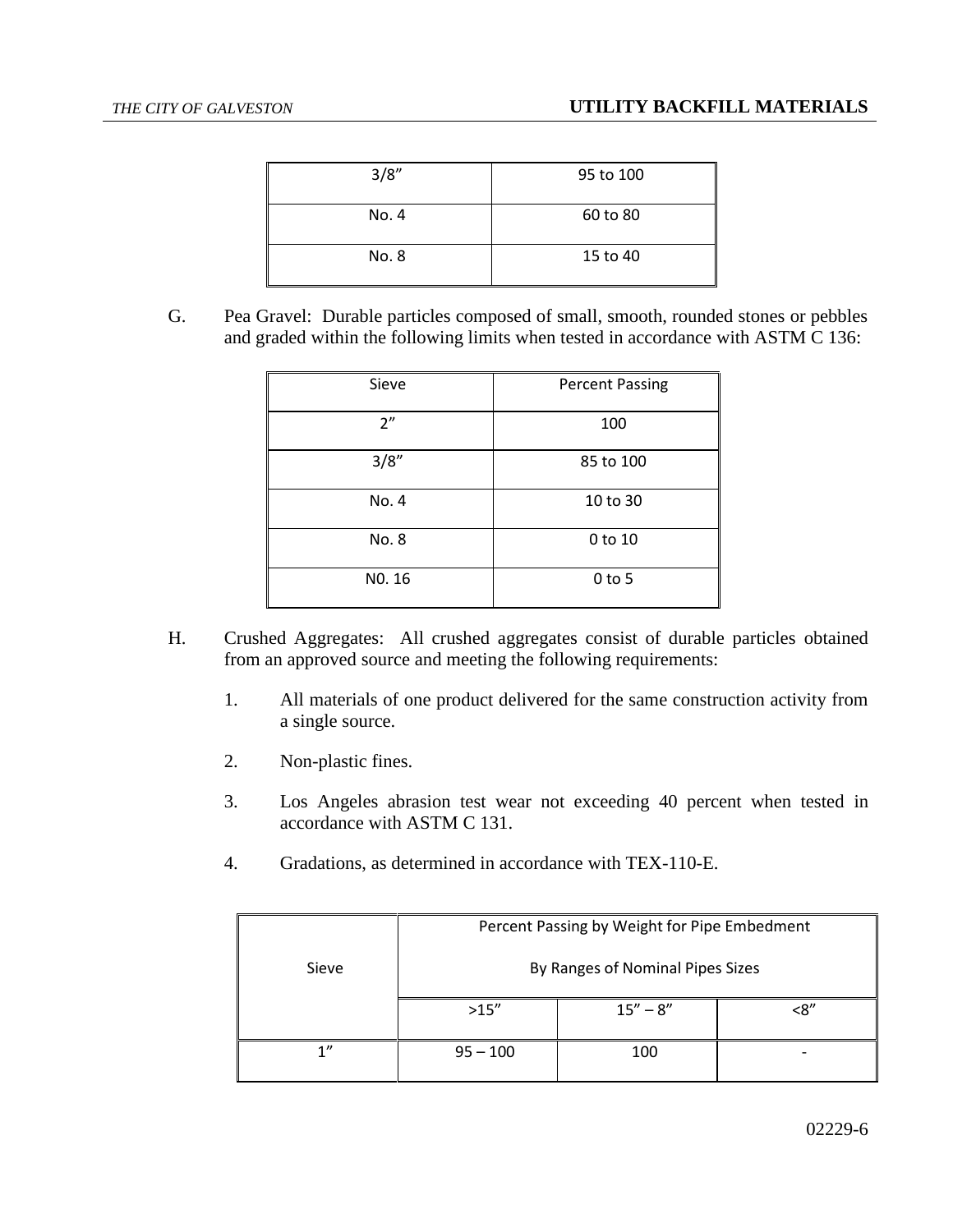| 3/4"  | $60 - 90$                | $90 - 100$ | 100        |
|-------|--------------------------|------------|------------|
| 1/2"  | $25 - 60$                |            | $90 - 100$ |
| 3/8'' | $\overline{\phantom{a}}$ | $20 - 55$  | $40 - 70$  |
| No. 4 | $0 - 5$                  | $0 - 10$   | $0 - 15$   |
| No. 8 | $\overline{\phantom{a}}$ | $0 - 5$    | $0 - 5$    |

- 5. Crushed stone: Produced from oversize quarried aggregate, sized by crushing from a naturally occurring single source. Crushed gravel or uncrushed gravel are not acceptable materials for utility embedment.
- 6. Crushed Concrete: Crushed concrete is an acceptable substitute for crushed stone as utility backfill. Gradation and quality control test requirements are the same as crushed stone. Provide crushed concrete produced from normal weight concrete of uniform quality; containing particles of aggregate and cement material, free from other substances such as asphalt, base course material, reinforcing steel fragments, soil, debris, or deteriorated concrete fragments.
- I. Select Backfill: Class III clayey gravel or sand or Class IV lean clay with a plasticity index between 7 and 20 or clayey soils treated with lime in accordance with Section 02570 - Pavement Repair and Resurfacing, to meet plasticity criteria.
- J. Random Backfill: Any suitable soil or mixture of soils within Classes I, II, III and IV; or fat clay (CH) where allowed by the applicable backfill installation specification. Refer to Section 02226 - Excavation and Backfill for Structures and Section 02227 - Excavation and Backfill for Utilities.
- K. Cement Stabilized Sand: Conform to requirements of Section 02252 Cement Stabilized Sand.
- L. Concrete Backfill: Conform to Class B concrete as specified in Section 03305 Concrete for Utility Construction or Section 03310 - Concrete for Structures.
- M. Pavement Restoration: Conform to requirements of Section 02570 Pavement Repair and Resurfacing.
- PART 3 EXECUTION
- 3.01 SOURCES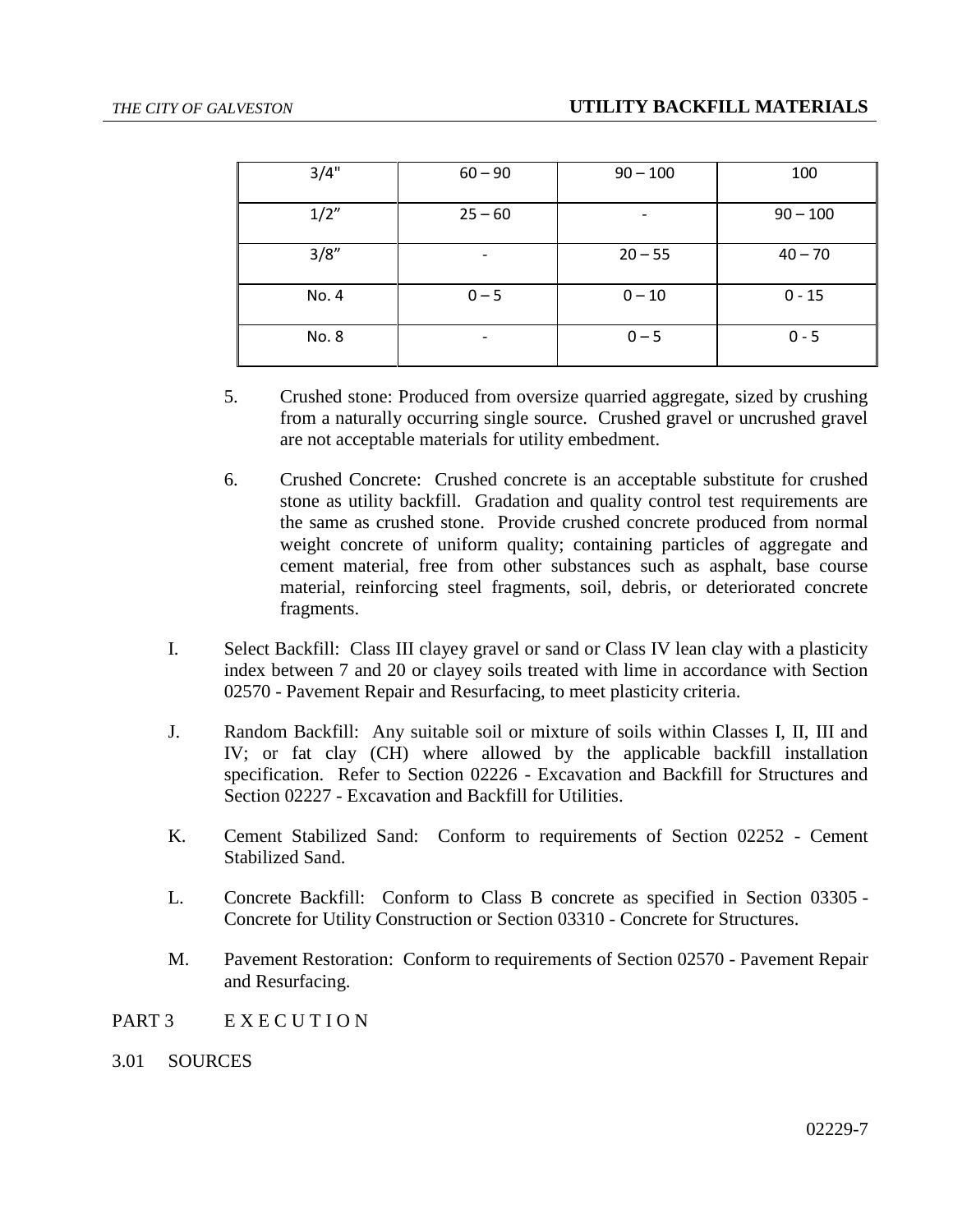- A. Use of material encountered in the trench excavations is acceptable, provided applicable specification requirements are satisfied. If excavation material is not acceptable, provide from other source.
- B. Obtain approval for each material source by the Owner's Representative before delivery is started. If sources previously approved do not produce uniform and satisfactory products, furnish materials from other approved sources. All materials may be subjected to inspection or additional verification testing after delivery. Materials which do not meet the requirements of the specifications will be rejected. Do not use material which, after approval, has become unsuitable for use due to segregation, mixing with other materials, or by contamination. Once a material is approved by the Owner's Representative, expense for sampling and testing required to change to a different material will be credited to the Owner through a change order.
- C. Bank run sand, select backfill, and random backfill, if available in the Project excavation, may be obtained by selective excavation and acceptance testing. Obtain additional quantities of these materials and other materials required to complete the work from off-site sources.
- D. The Owner does not represent or guarantee that any soil found in the excavation work will be suitable and acceptable as backfill material.

# 3.02 MATERIAL HANDLING

- A. When backfill material is obtained from either a commercial or non-commercial borrow pit, have that pit opened to expose the vertical faces of the various strata of acceptable material to be used. Excavate the material by vertical cuts extending through the exposed strata to achieve uniformity in the product.
- B. Establish temporary stockpile locations for practical material handling and control, and verification testing by the Owner's Representative in advance of final placement. Obtain approval from landowner for storage of backfill material on adjacent private property.
- C. When stockpiling backfill material near the Project site, use appropriate covers to eliminate blowing of materials into adjacent areas and prevent runoff containing sediments from entering the drainage system.
- D. Place stockpiles in layers to avoid segregation of processed materials. Load material by making successive vertical cuts through entire depth of stockpile.
- 3.03 MATERIAL QUALITY CONTROL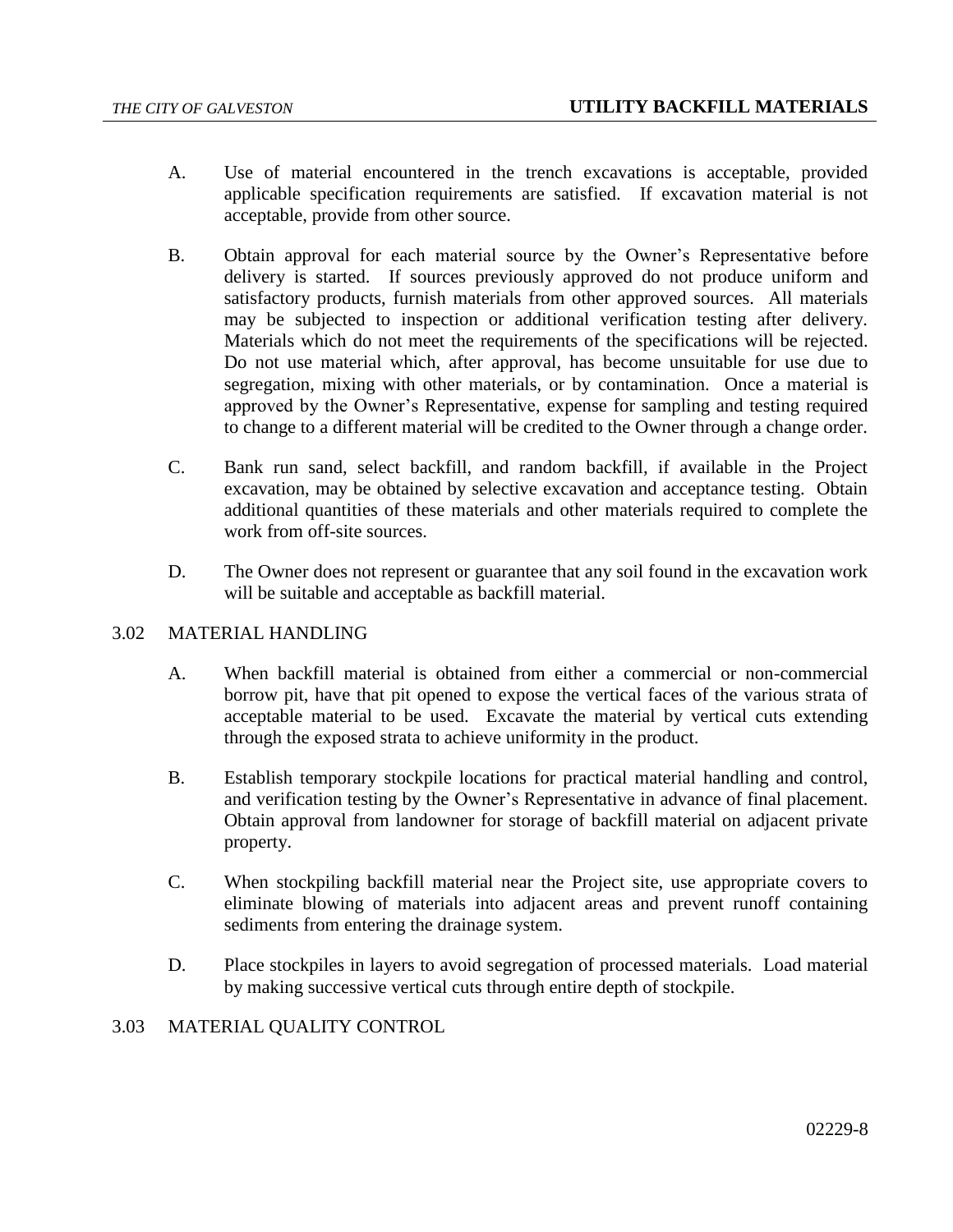- A. Ensure that material selected, produced and delivered to the Project meets applicable specifications and is of sufficient uniform properties to allow practical construction and quality control. Responsibilities include:
	- 1. Source or Supplier Qualification. Perform testing, or obtain representative tests by suppliers, for selection of material sources and products. Provide test results for a minimum of three samples for each source and material type. Test samples of processed materials from current production representing material to be delivered. Tests shall verify that the materials meet specification requirements. Repeat qualification test procedures each time the source characteristic changes or there is a planned change in source location or supplier. Qualification tests shall include, as applicable:
		- a. Gradation. Complete sieve analyses shall be reported regardless of the specified control sieves. The range of sieves shall be from the largest particle through the No. 200 sieve.
		- b. Plasticity
		- c. Los Angeles abrasion
		- d. Clay lumps
		- e. Light weight pieces
		- f. Organic impurities
	- 2. Production Testing. Establish a program to provide assurance that backfill materials delivered from the sources and placed in the Work meet applicable specification requirements. Report results to the Owner's Representative.
	- 3. Assist the Owner's Representative in obtaining material samples for verification testing at the source or at the production plant.
	- 4. Notify the Owner's Representative in the field when non-conforming material is detected.
- B. Quality Control
	- 1. The Owner's Representative may sample and test backfill at:
		- a. Sources including borrow pits, production plants and Contractor's designated off-site stockpiles.
		- b. On-site stockpiles.